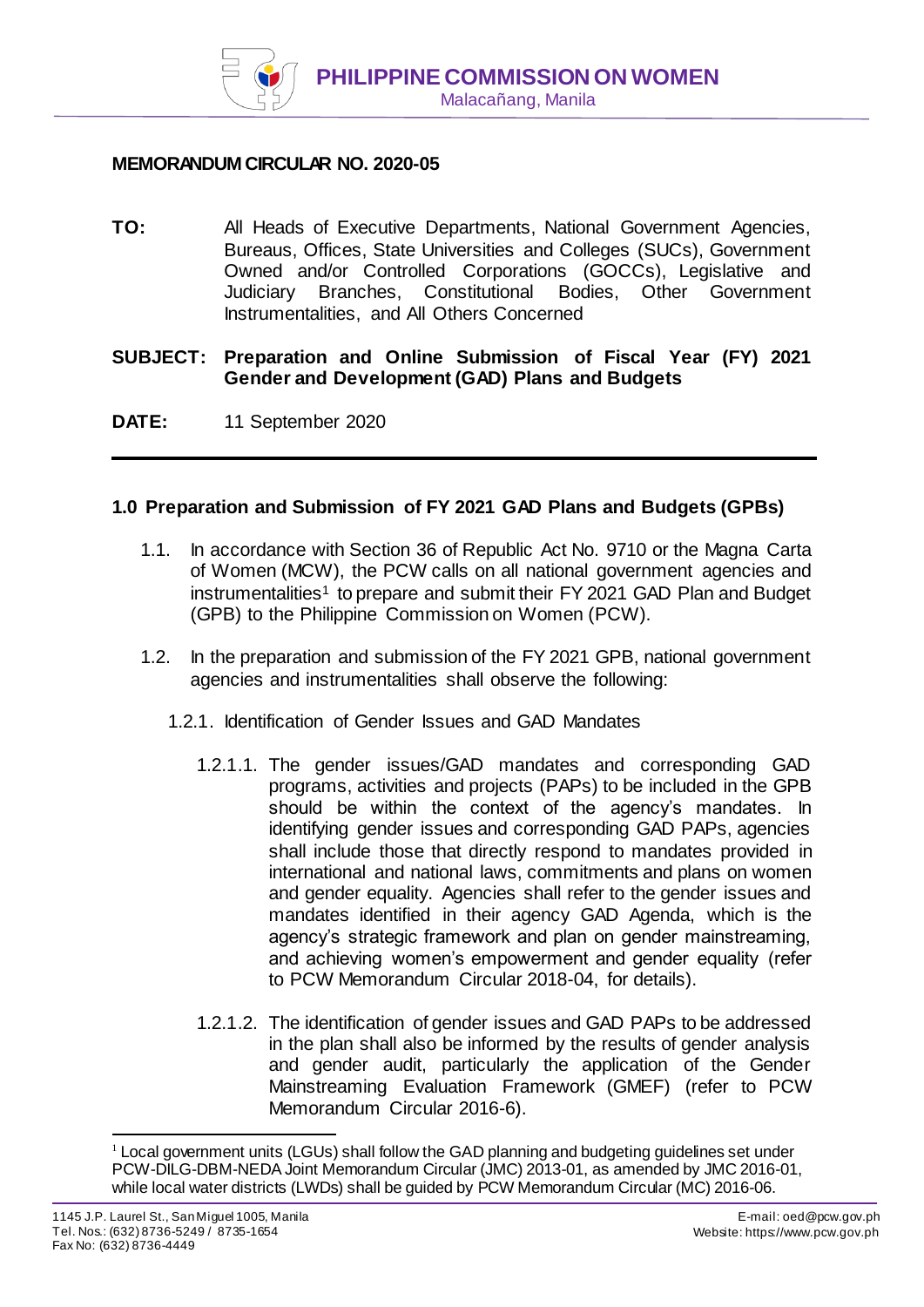- 1.2.1.3. Agencies shall prioritize addressing gender issues brought about by the COVID-19 pandemic that are within their respective mandates as part of their FY 2021 GPB. The Department of Budget and Management (DBM) has provided instructions under National Budget Memorandum No. 136, dated 21 May 2020, for the review and reprioritization of agency PAPs for FY 2021 toward containing the spread and mitigating the effects of the COVID-19 pandemic while marshalling an economic recovery under the "new normal". As such, in addition to direct GAD activities, agencies are highly encouraged to use the Harmonized Gender and Development Guidelines (HGDG) tool to ensure the genderresponsiveness of PAPs to be implemented in response to the COVID-19 pandemic and the "new normal" (See Section 1.2.2.2).
- 1.2.1.4. Member agencies of the Project Steering Committee and implementing attached agencies of the Supporting Women's Economic Empowerment (WEE) in the Philippines Project (GREAT Women Project 2) shall prioritize addressing gender issues and needs that were identified in the WEE Project Study on the Immediate Effects of COVID-19 on Women Micro Entrepreneurs.
- 1.2.1.5. For member agencies of the National Steering Committee on Women, Peace and Security (NSCWPS) and agencies that implement PAPs in conflict-/post-conflict affected areas, the preparation of their GPBs and GAD ARs shall also be guided by the PCW-OPAPP Joint Circular 2014-01 on the integration of women, peace and security PAPs in the GPB.
- 1.2.1.6. Member agencies of other inter-agency bodies on GAD [e.g., the Inter-Agency Council on Violence Against Women and Their Children (IACVAWC), and the Inter-Agency Council Against Trafficking (IACAT)] shall also include in the GPB their commitment/s under these inter-agency bodies' plans.
- 1.2.2. GAD Budget Costing and Attribution
	- 1.2.2.1. As provided under Section 36(a) of the MCW, the GAD budget, which is the cost of implementing GAD programs, shall be **at least five percent (5%) of the agency's total budget appropriations**. As such, **GPBs that do not meet the minimum 5% requirement shall not be reviewed nor endorsed by PCW.** Agencies are strongly advised to use the tool for budget attribution found in Section 1.2.2.2 of this Circular to ensure compliance to the MCW.
		- 1.2.2.1.1. The GAD budget may be drawn from the agency's maintenance and other operating expenses (MOOE), capital outlay (CO), and/or personnel services (PS).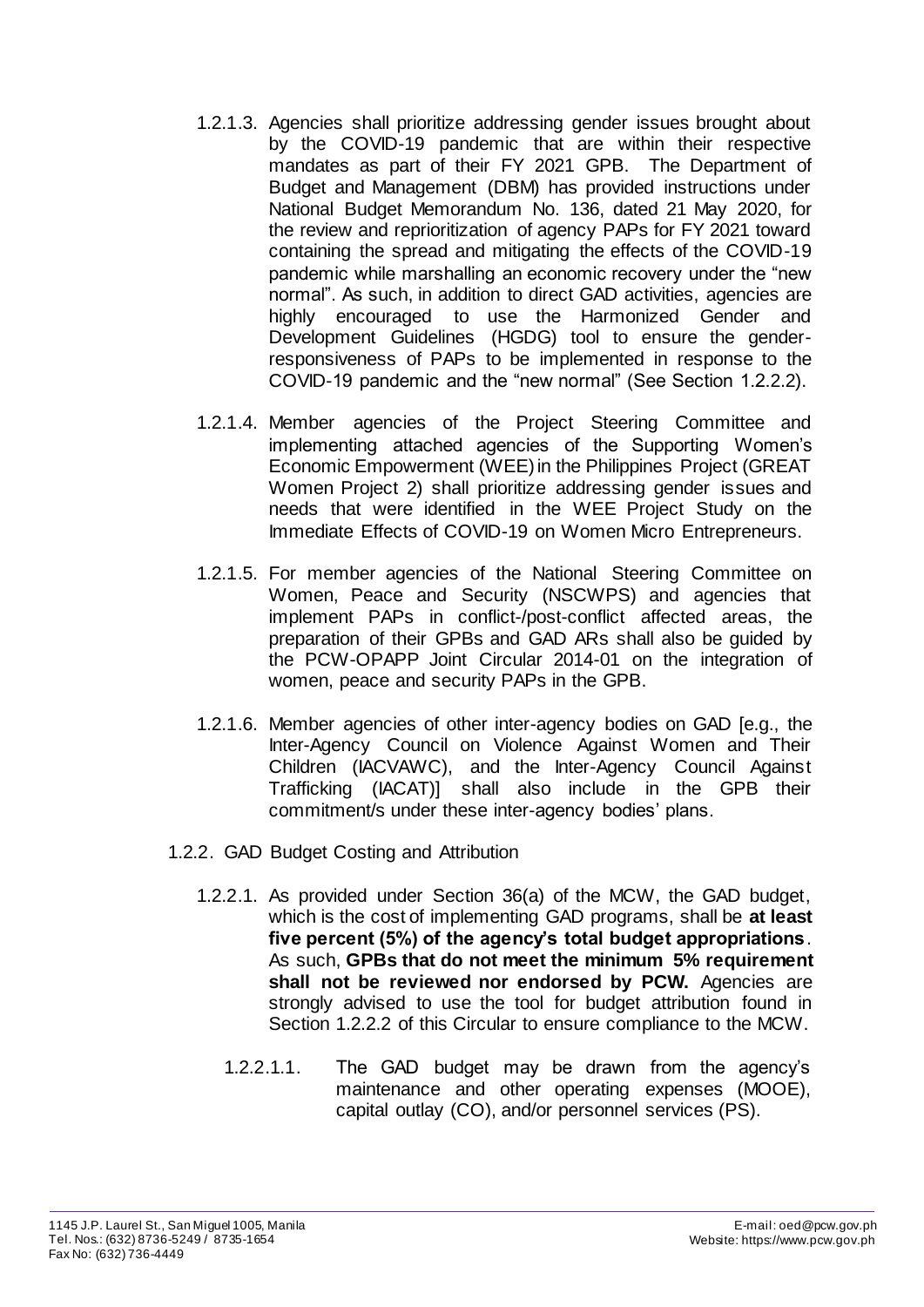- 1.2.2.1.2. The determination of compliance to the minimum five percent (5%) GAD budget shall be by agency and not by constituent unit (e.g., regional, district or field offices). Thus, the GAD budget of a regional office or a constituent unit may not necessarily reach 5% of its total annual budget allocation, but the central office shall ensure that the agency as a whole will meet the minimum 5% GAD budget based on the agency's total budget appropriations.
- 1.2.2.1.3. In the preparation of the GPB, the computation of the minimum five percent (5%) requirement shall be based on the agency's budget levels provided in the FY 2021 National Expenditure Program (NEP).
- 1.2.2.1.4. For GOCCs, the computation of the minimum five percent (5%) requirement shall be based on their corporate operating budget (COB).
- 1.2.2.2. Budget Attribution Using the Harmonized Gender and Development Guidelines (HGDG)
	- 1.2.2.2.1. Aside from implementing direct GAD PAPs to address organization- or client-focused gender issues or GAD mandates, agencies may attribute a portion or the whole budget of the agency's major program/s<sup>2</sup> or project/s<sup>3</sup> to the GAD budget using the HGDG tool. Assessing major program/project using the HGDG tool enables the agency to identify strengths and areas for improvement to gradually increase the gender-responsiveness of the program/project. Major programs/projects subjected to the HGDG assessment shall be reflected under the GPB section on "Attributed Programs." Direct GAD activities of the agency shall no longer be subjected to the HGDG assessment.
	- 1.2.2.2.2. The percentage score of the program/project in the HGDG assessment shall correspond to the percentage of the budget of the agency's existing and proposed major program/project that may be attributed to the GAD budget: Provided, that programs/projects with HGDG scores below 4.0 shall not be eligible for budget attribution. The formula shall be as follows:

l  $2$  A program is "a homogeneous group of activities necessary for the performance of a major purpose for which a government agency is established, for the basic maintenance of the agency's administrative operations or for the provisions of staff support to the agency's administrative operations or for the provisions of staff support to the agency's line functions."

<sup>&</sup>lt;sup>3</sup> A project is a "special agency undertaking which (is) to be carried out within a definite time frame and which is intended to result some pre-determined measure of goods and services."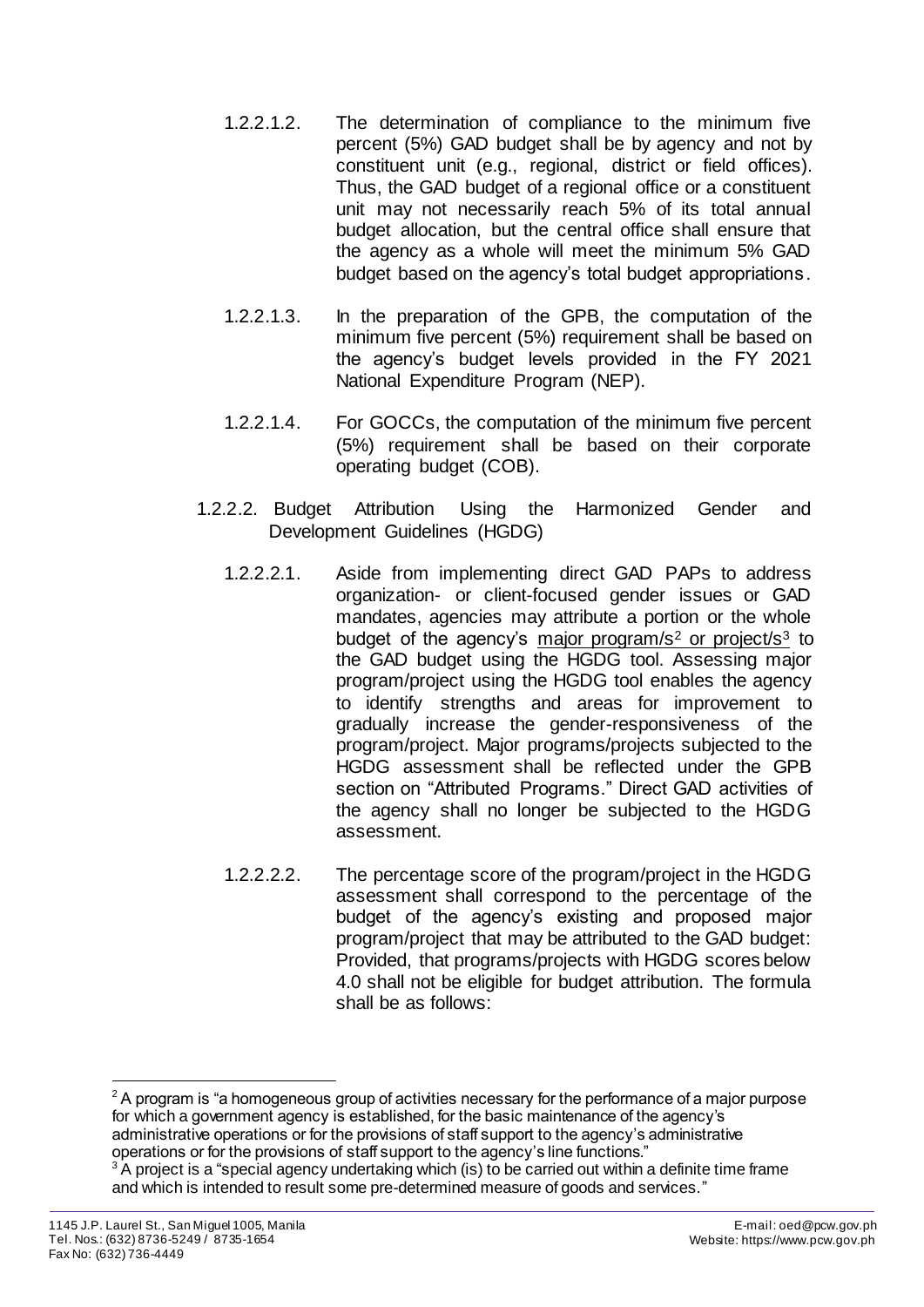HGDG Score **Total HGDG Points**<br>Total HGDG Points<br>X 100% = % of annual program budget attributable to GAD

% of annual program budget attributable to GAD × annual program budget=attributable amount to GAD

e.g. 
$$
\frac{16.5}{20} \times 100\% = 82.5\%
$$

82.5 % × Php 50 million = Php 41,250,000.00

- 1.2.2.2.3. PDF copies of the results of assessment using the appropriate HGDG design checklist and other relevant and supporting documents/ means of verification (e.g., project design, concept note, or attendance sheets of stakeholder consultations) shall be attached to the agency's GPB submission.
- 1.2.3. Consolidation of GAD PAPs and Preparation of Agency-wide GPB
	- 1.2.3.1. GAD PAPs of lower constituent units (i.e., regional, district and field offices) shall be integrated in the agency-consolidated GPB. For example, in the case of Department of Health (DOH), the GAD issues and corresponding PAPs of retained hospitals and treatment and rehabilitation centers shall be integrated in the DOH consolidated GPB. The same shall also apply to GOCCs and SUCs with different branches/campuses.
	- 1.2.3.2. Central or head offices of agencies are encouraged to conduct online meetings/consultations and use online collaboration tools such as spreadsheet applications (outside of the Gender Mainstreaming Monitoring System) to engage and work with their constituent units for the preparation and consolidation of their GPB.
- 1.2.4. Process of Submission
	- 1.2.4.1. Line departments, constitutional bodies, judicial and legislative bodies, attached agencies/bureaus, other executive offices (OEOs), and government-owned and/or –controlled corporations (GOCCs), with the exemption of local water districts (LWDs), shall submit their agency-consolidated GPB directly to PCW, for review and endorsement.
	- 1.2.4.2. In the case of state universities and colleges (SUCs), their GPBs shall first be submitted to and reviewed by the concerned regional office of the Commission on Higher Education (CHED). Once the GPBs are acceptable to the CHED Regional Office, it shall submit the GPB to PCW, for review and endorsement.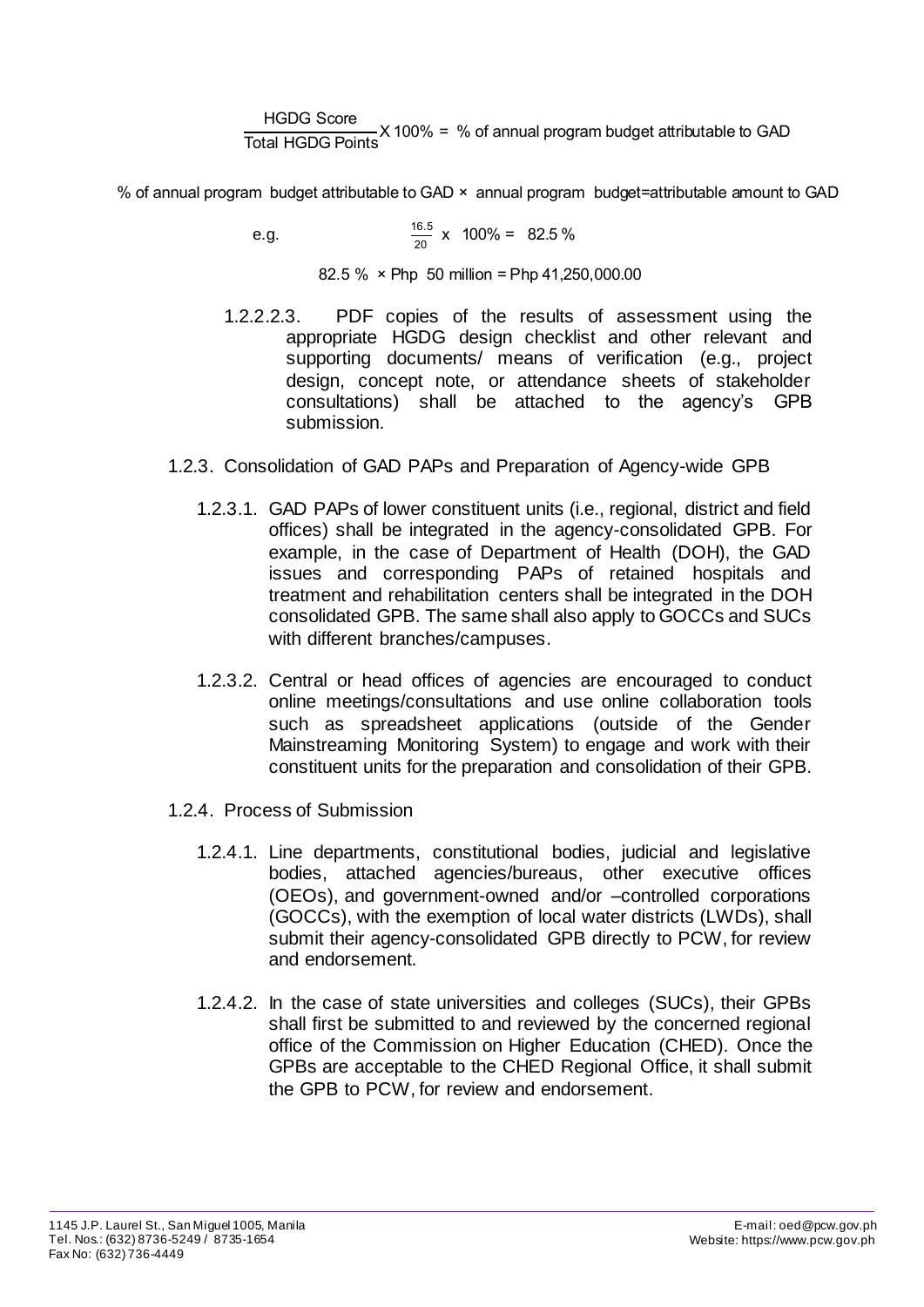- 1.2.4.3. As provided under PCW MC 2016-06, the review and endorsement of LWD GPB by PCW shall be under a moratorium. Nonetheless, LWDs shall continue to prepare their FY 2021 GPB following the parameters set under PCW MC 2015-03, and the guidelines provided under this Memorandum Circular on the identification of gender issues, mandates and corresponding PAPs, as well as the costing and attribution of the GAD Budget. All LWD GPBs shall be submitted to the LWUA for monitoring purposes.
- 1.2.5. Endorsement of GPB
	- 1.2.5.1. PCW shall endorse the FY 2021 GPB if (1) the minimum five percent (5%) GAD Budget requirement has been met, and (2) the agency has complied with all the requested revisions (if any) in the GPB within the prescribed deadline.
	- 1.2.5.2. For GPBs that have been returned by PCW for revision or enhancement, agencies may revise and resubmit their GPB twice to PCW to comply with the requirements requested for the plan's endorsement. On the third round of the submission of the GPB, PCW shall make the final decision as to the GPB's endorsement or non-endorsement.
	- 1.2.5.3. PCW-endorsed GPBs shall be authenticated by the Gender Mainstreaming Monitoring System (GMMS) with a QR code. Agencies shall print the PCW-endorsed GPB for signature of their agency head, and disseminate the signed copy to their concerned units. Agencies shall also furnish their respective Commission on Audit (COA) Audit Team a copy of their signed GPB within 5 working days from its endorsement.
	- 1.2.5.4. Agencies with a PCW-endorsed GPB may opt to submit an adjusted GPB to take into account changes in the budget once the General Appropriations Act (GAA) is passed. Agencies shall submit a letter outlining the proposed changes to the endorsed GPB to PCW for the latter to make an initial assessment if there is indeed a need to adjust the endorsed GPB and/or if the proposed new GAD PAPs are acceptable. If the proposed changes are indeed necessary based on the initial assessment of PCW, the agency shall be given access to encode and submit the revisions to the GPB through the GMMS, for review and re-endorsement of PCW.

## **2.0 Requirements for the Online Submission of GPBs through the GMMS**

2.1. Except for the pilot agencies enumerated under Section 3 of this Circular, the submission, review and endorsement of GPBs shall be coursed through the GMMS Version 2 (https://gmms.pcw.gov.ph), PCW's online system for managing GAD profiles, GPBs and GAD ARs, as well as for generating GAD-related reports.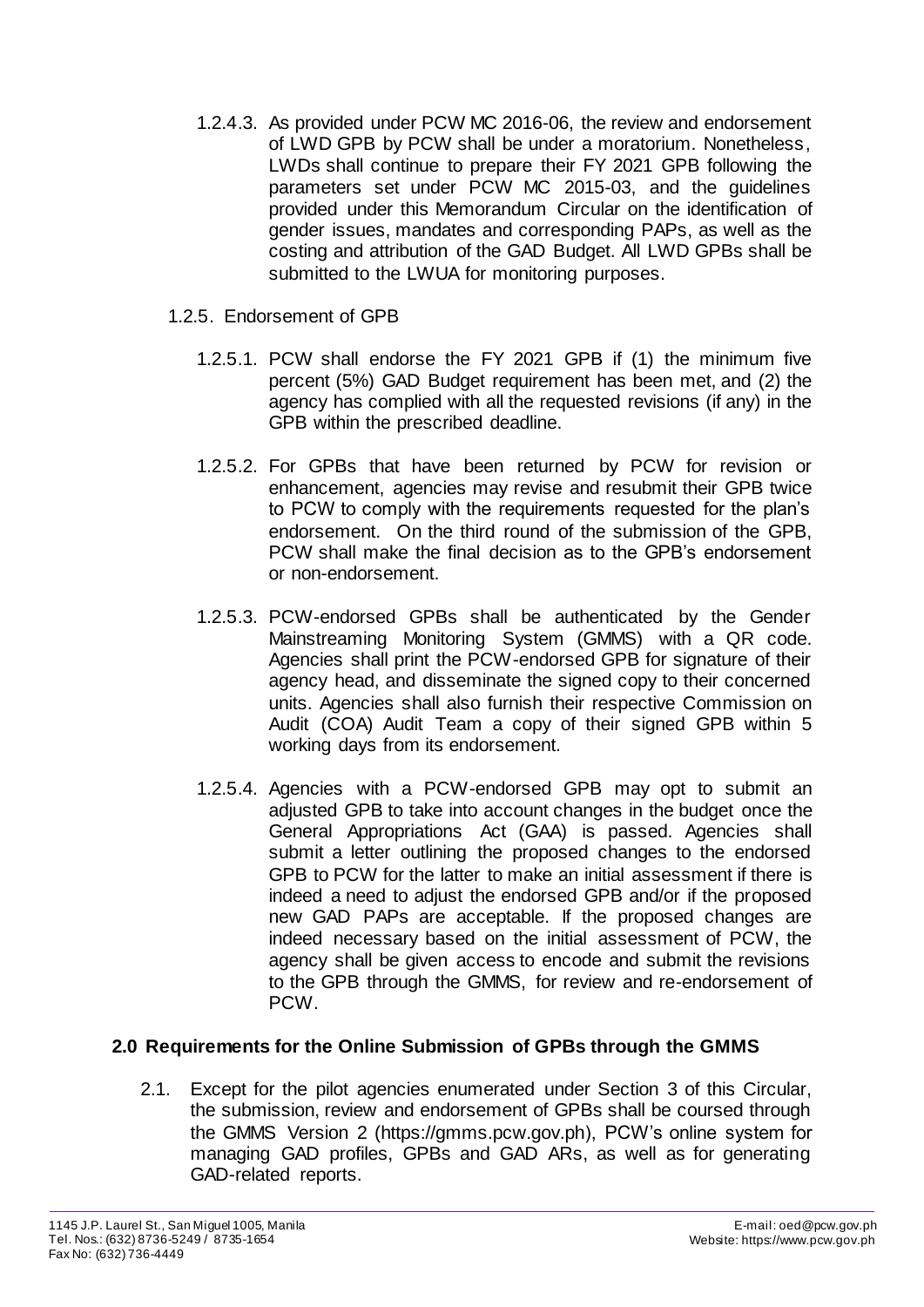- 2.2. Agencies that do not have or need to update their user account/s in the GMMS may download the registration form found at the PCW website (https://pcw.gov.ph/gmms-faqs/) and submit the filled-out registration form for the online submission of the FY 2021 GPB.
- 2.3. Agencies shall assign (a) member/s of their GFPS who is/are familiar with the GAD planning and budgeting process to serve as their **GMMS focal person/s (FP)**. The GMMS focal person/s will be responsible for: (a) maintaining the agency GAD profile in the GMMS and (b) encoding and submitting the GPB of the agency through the GMMS.
- 2.4. For SUC GPB submission, review and endorsement, CHED shall also assign GFPS member/s as GMMS reviewer/s and endorser/s of SUC GPBs to PCW. The **GMMS reviewers** have access to review and input their comments to the GPBs of SUCs. They will receive a system-generated email notice every time an SUC submits its GPB. The **GMMS endorsers**, on the other hand, are the account users who are authorized to transmit reviewed GPBs of SUCs to PCW.
- 2.5. An agency may opt to assign a GFPS member to be the account holder of one or more functions (i.e., as both GMMS reviewer and endorser).
- 2.6. GMMS focal persons, encoders, reviewers, and endorsers of agencies must familiarize themselves with the system. GMMS instructional materials may be accessed through the PCW website (https://pcw.gov.ph/gmms-faqs/).

## **3.0 Piloting of the Revised GPB Form**

- 3.1. In line with the goal of transitioning from an output-based to a results-based approach to GAD planning and budgeting, the following pilot agencies shall prepare their FY 2021 GPB using the revised GPB form:
	- 3.1.1. Bureau of Fisheries and Aquatic Resources
	- 3.1.2. Commission on Higher Education
	- 3.1.3. Department of Agriculture
	- 3.1.4. Department of National Defense
	- 3.1.5. Department of Social Welfare and Development<br>3.1.6. Department of Trade and Industry
	- Department of Trade and Industry
	- 3.1.7. Development Bank of the Philippines
	- 3.1.8. Government Service Insurance System
	- 3.1.9. Land Bank of the Philippines
	- 3.1.10. National Economic and Development Authority
	- 3.1.11. Philippine Carabao Center
	- 3.1.12. Philippine Center for Postharvest Development and Mechanization
	- 3.1.13. Philippine Rice Research Institute
	- 3.1.14. Technical Education and Skills Development Authority
- 3.2. The submission, review and endorsement of FY 2021 GPBs of pilot agencies shall be coursed through the GMMS Version 3 with URL:<http://13.67.56.234/> following the submission schedule in Section 4.0.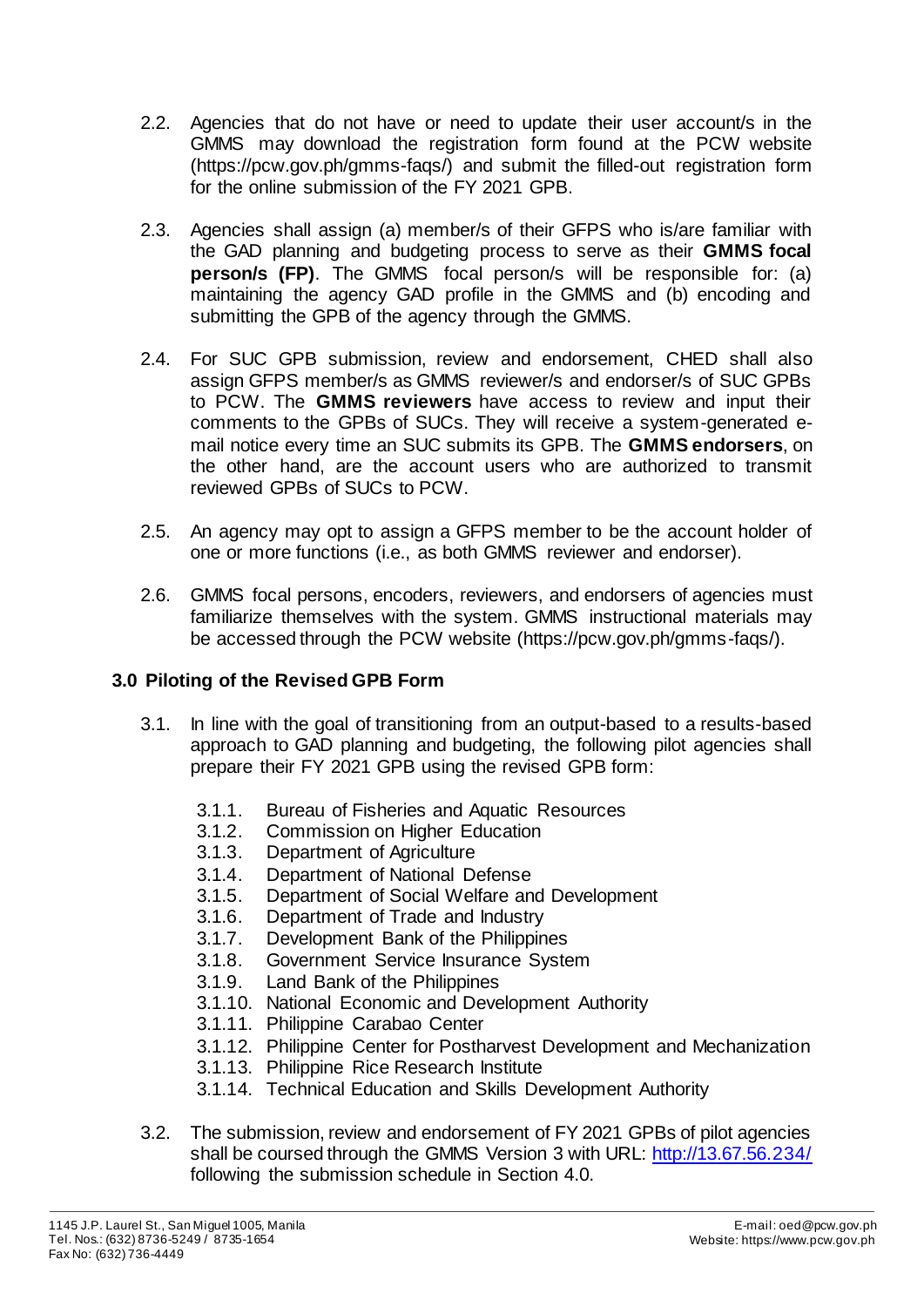- 3.3. Pilot agencies may still access their user accounts in the GMMS Version 2 to view their previous GPB and GAD AR documents.
- 3.4. Agencies shall register their GMMS Version 3 system users GMMS Focal Person/s, Budget Officer/s, and encoder/s (optional). The GMMS Version 3 User Registration Form can be downloaded from https://pcw.gov.ph/gmmsfaqs/.
- 3.5. The encoding of the GPB shall be initiated by the system user designated as the **Budget Officer**. S/he shall be responsible for setting and encoding the proposed budget for each of the agency's program, activity and project (PAP) following Sections 1.2.2.1.3 and 1.2.2.1.4.
- 3.6. The **GMMS Focal Person**, on the other hand, shall be responsible for maintaining the agency profile, as well as encoding and submitting the GPB. The agency has the option to register **encoder/s** who may input the entries of the GPB into the system, but only the GMMS Focal Person user/s shall have the capability to submit the GPB to PCW.

# **4.0 Deadline for GPB Submission through the GMMS Version 2 or 3**

| 22 October 2020  | Deadline of SUCs for the encoding and submission of FY 2021<br>GPBs through the GMMS, for review of CHED                                                                                                                                                             |
|------------------|----------------------------------------------------------------------------------------------------------------------------------------------------------------------------------------------------------------------------------------------------------------------|
| 27 October 2020  | Deadline of encoding and submission to PCW of FY 2021<br>GPBs of the following through GMMS:<br>a. Constitutional bodies<br>b. Legislative and judicial bodies<br>c. Office of the President<br>d. Office of the Vice-President<br>e. Other Executive Offices (OEOs) |
| 03 November 2020 | Deadline of encoding and submission to PCW of FY 2021<br>GPBs of executive departments and their attached agencies<br>through GMMS.                                                                                                                                  |
| 10 November 2020 | Deadline of encoding and submission to PCW of FY 2021<br>GPBs of GOCCs through the GMMS                                                                                                                                                                              |
| 27 November 2020 | Deadline for CHED to submit to PCW the reviewed FY 2021<br>GPBs of SUCs through the GMMS                                                                                                                                                                             |